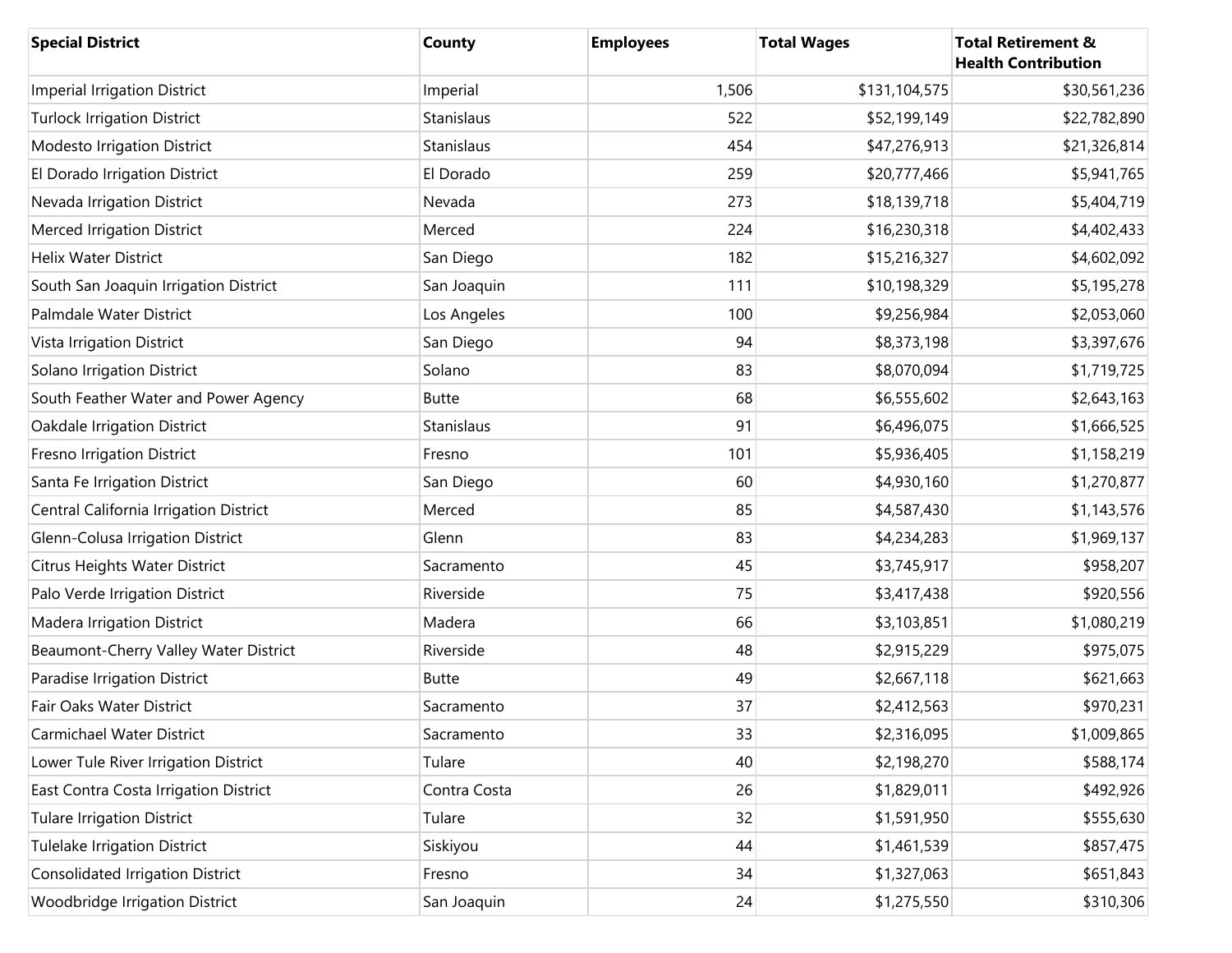| Banta-Carbona Irrigation District        | San Joaquin  | 23             | \$1,223,437 | \$541,725 |
|------------------------------------------|--------------|----------------|-------------|-----------|
| Byron-Bethany Irrigation District        | Contra Costa | 22             | \$1,188,574 | \$361,889 |
| James Irrigation District                | Fresno       | 23             | \$1,176,004 | \$318,993 |
| Alta Irrigation District                 | Tulare       | 26             | \$1,082,250 | \$337,614 |
| Lakeside Water District                  | San Diego    | 22             | \$1,053,335 | \$401,043 |
| Lindsay-Strathmore Irrigation District   | Tulare       | 25             | \$1,047,628 | \$284,181 |
| Serrano Irrigation District              | Orange       | 15             | \$1,037,412 | \$458,295 |
| Lindmore Irrigation District             | Tulare       | 18             | \$966,542   | \$181,286 |
| West Stanislaus Irrigation District      | Stanislaus   | 22             | \$962,740   | \$619,159 |
| Thermalito Water and Sewer District      | <b>Butte</b> | 19             | \$949,408   | \$410,207 |
| Delano-Earlimart Irrigation District     | Tulare       | 15             | \$920,568   | \$318,369 |
| <b>Browns Valley Irrigation District</b> | Yuba         | 19             | \$906,987   | \$269,513 |
| South Montebello Irrigation District     | Los Angeles  | 17             | \$900,414   | \$237,797 |
| Orange Cove Irrigation District          | Fresno       | 14             | \$872,280   | \$177,370 |
| Corcoran Irrigation District             | Kings        | 20             | \$863,370   | \$273,602 |
| Terra Bella Irrigation District          | Tulare       | 17             | \$853,055   | \$498,185 |
| <b>Tranquillity Irrigation District</b>  | Fresno       | 12             | \$824,065   | \$322,985 |
| Shafter-Wasco Irrigation District        | Kern         | 16             | \$758,883   | \$366,443 |
| La Canada Irrigation District            | Los Angeles  | 13             | \$722,397   | \$198,494 |
| Richvale Irrigation District             | <b>Butte</b> | 12             | \$583,266   | \$196,734 |
| Laguna Irrigation District               | Fresno       | 20             | \$511,105   | \$144,903 |
| Kinneloa Irrigation District             | Los Angeles  | 11             | \$486,240   | \$118,504 |
| Littlerock Creek Irrigation District     | Los Angeles  | 14             | \$451,885   | \$170,877 |
| Anderson-Cottonwood Irrigation District  | Shasta       | 19             | \$407,065   | \$127,473 |
| Ivanhoe Irrigation District              | Tulare       | 15             | \$385,998   | \$129,589 |
| Palm Ranch Irrigation District           | Los Angeles  | 9              | \$367,770   | \$110,257 |
| <b>Pixley Irrigation District</b>        | Tulare       | 9              | \$329,769   | \$77,395  |
| <b>Alpaugh Irrigation District</b>       | Tulare       | $10$           | \$325,162   | \$57,618  |
| Potter Valley Irrigation District        | Mendocino    | 18             | \$305,428   | \$0       |
| <b>Exeter Irrigation District</b>        | Tulare       | 12             | \$293,330   | \$60,255  |
| Saucelito Irrigation District            | Tulare       | 9              | \$252,993   | \$207,513 |
| Provident Irrigation District            | Glenn        | $\overline{9}$ | \$238,848   | \$79,420  |